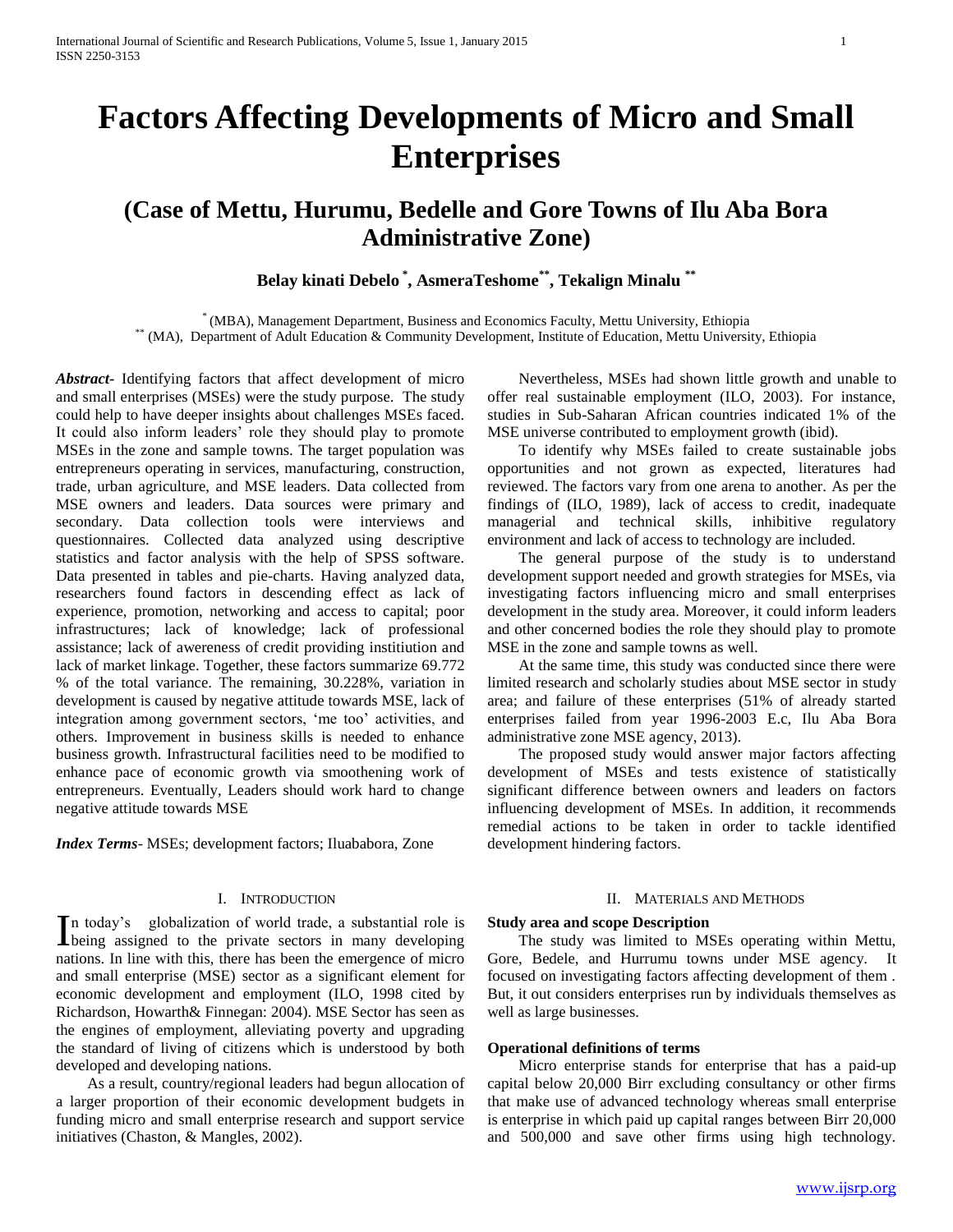Development refers growth, success and expansion of business enterprises while factors are situations that influence growth, success, performance and expansion of enterprises.

#### **Research Design**

Descriptive survey research design (qualitative & quantitative) was employed for conducting this study. Such a study is helpful in obtaining pertinent and precise information as well as to draw valid conclusion about the target population.

#### **Source of Data**

 The study was based on primary and secondary sources. The literature review totally depends on secondary sources while the analysis depends on primary sources specifically questionnaires and interview.

# **Target Population**

 The target population of the study comprised MSE Agency leaders at Zonal, Woreda and Kebele (centers) levels along with MSE owners.

#### **Sample Size and sampling techniques**

 As information of MSE Agency of Ilu Aba Bora Administrative zone (2013), there were 420 registered and active MSEs in the zone towns (1996-2005 E.C).

 Mettu, Gore, Hurumu and Bedele towns were purposively selected since micro and small enterprises were, relatively speaking, densely populated in this towns while their growth rate were slow. In the targeted towns there were approximately 170 registered and active MSEs. Of these, 120 owners of MSEs were selected by available sampling techniques because numbers of MSE fluctuate from day to day (there is entry and exit by enterprises time after time**).** Besides, 24 MSE's leaders at various levels (from zone to kebele) also had been chosen purposively to triangulate data collected from owner-managers.

#### **Data Collecting Instruments**

 Questionnaire and interview were the instruments used to collect data. Via structured questionnaire data was collected from owner-managers and MSE leaders. It included both close-ended and open-ended questions. It was prepared in English then translated to Afan Oromo. A back-to-back translation to maintain consistency in meaning between Afan Oromo and English was done. For some respondents, translation into Amharic was done to get reliable and true information.

 In addition, semi-structured interview was carried out as data gathering instrument to secure important and in-depth information from MSE's Leaders of sample towns.

#### **Procedure of Data Collection**

 In the outset, face to face contact with leaders of targeted towns was done to have their cooperation in journey of data collection. Next, the researchers obtained general information regarding kinds of enterprises and their current activities. Then, researchers identified respondents to be included in sample and arranged time and place to get the respondents. Questionnaires had been distributed to sample respondents in their respective workplaces by the investigator with the help of coordinators. The investigators carried out interviews with MSE's leaders and owner-manager following return of questionnaire papers. Lastly, the researchers had identified the number of returned and unreturned questionnaire papers and files the returned ones.

#### **Methods of Data Analysis**

 Questionnaires were first collected, edited, coded and entered into computer software called statistical package for social science (SPSS). Then, descriptive statistics such as percentage and frequency distributions were used to analyze data obtained through close-ended questionnaire regarding factors affecting development of MSE.

 Again, factor analysis was used to reduce the lot of variables supposed to affect development of MSEs into small and principal components by correlating similar items. In addition, statistical tools such as Pearson chai-square had employed to describe the opinion differences between groups of respondents (i.e, leaders and owner-managers) on identified factors that were hindering development of MSEs. Responses of open-ended questions and interviews had been considered in the interpretation.

#### III. RESULTS AND DISCUSSION

 This section analyzes and discusses both secondary and primary data. Secondary data-data compiled and documented by the case zone MSE agency. Whereas, primary data was directly gathered from 120 MSE owners and 24 MSE leaders via questionnaires and interview. Specifically, discussions related to demographic characteristics of sample respondents and their educational levels; financial sources, total current capital, origin, age and sector of enterprises; business plan, training, and accounting & bookkeeping in MSEs sector; transformation of enterprises; factors affecting development of MSEs and other factors were undertaken.

**a. Secondary Data Analysis**

| Βυσινεσσ Τψπεσ  | Νυμβερ οφ Εντεπρισεσ ανδ Εμπλοψεδ Περσονσ |                  |  |  |
|-----------------|-------------------------------------------|------------------|--|--|
|                 | Νυμβερ οφ εντεπρισεσ                      | Εμπλοψεδ περσονσ |  |  |
| Μεταλ ωορκσ     | 24                                        | 169              |  |  |
| $Ω$ οοδ ωορκσ   | 114                                       | 869              |  |  |
| Γαρμεντ/χλοτηεσ | 19                                        | 96               |  |  |
| Ηανδ χραφτ      |                                           | 23               |  |  |

**Table 3.1: Type and number of enteprises of case zone(1996-2005 E.C)**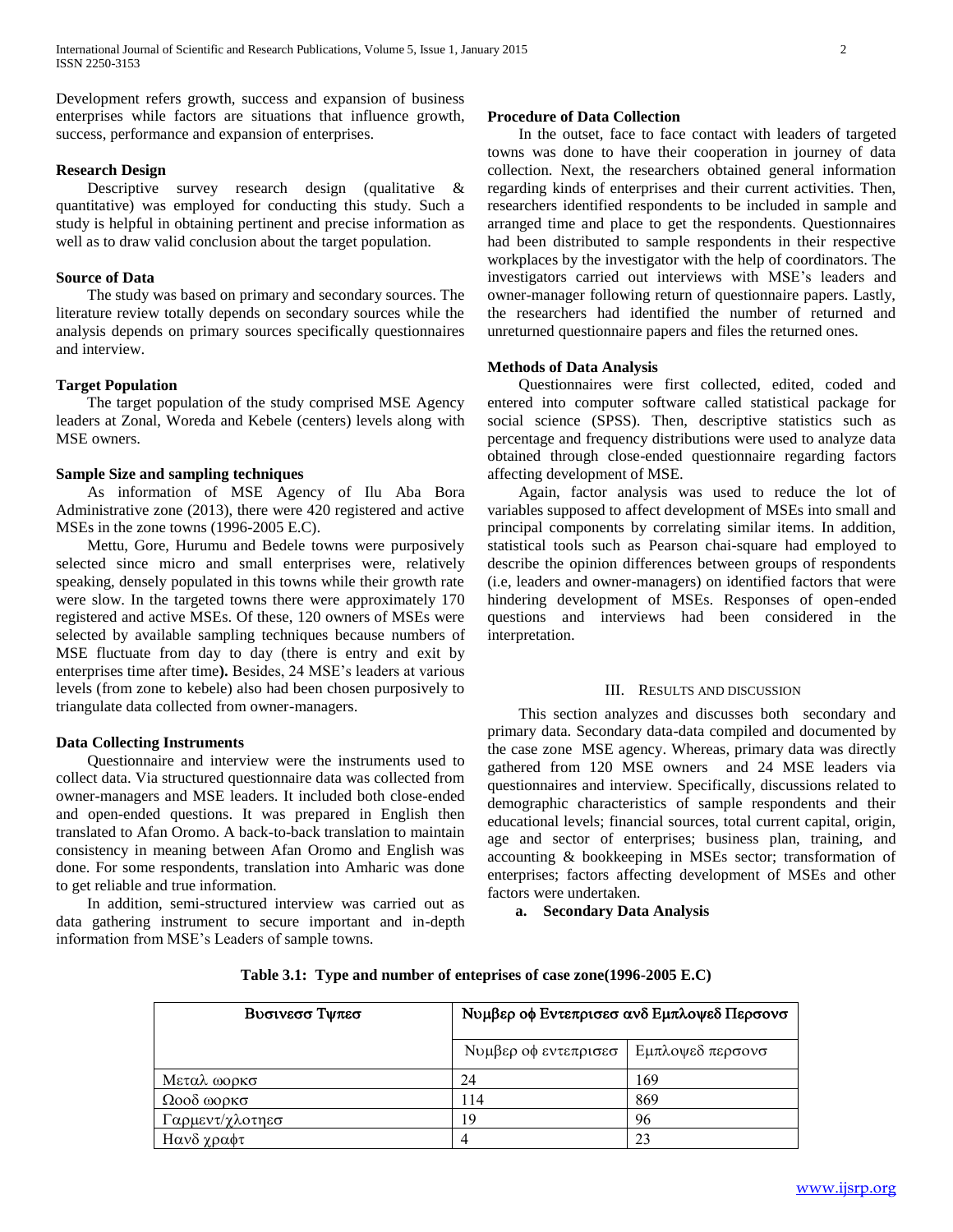| Λεατηερ ανδ λεατηερ προδυχτ ωορκ       |      | 10    |
|----------------------------------------|------|-------|
| Φοοδ πρεπαρατιον                       | 19   | 163   |
| Συβ-χοντραχτορ                         | 111  | 1041  |
| Χονστραχτιον ινπυτ προδυχτιον          | 2    | 122   |
| Τραδιτιοναλ μινεραλ μινινγ             | 182  | 2351  |
| Χοβλεστονε ωορκ                        | 11   | 122   |
| Μινι-χοντραχτορ                        | 63   | 685   |
| μοδερν χαττλε, γοατ ανδ σηεεπ Βρεεδινγ | 73   | 1546  |
| Φαττενινγ σηεεπ ανδ γοατσ              | 112  | 1539  |
| Βεε κεεπινγ                            | 62   | 877   |
| Πουλτρψ φαρμινγ                        | 11   | 92    |
| Προδυχτιον οφ μοδερν φορεστ            | 6    | 126   |
| Φρυιτ ανδ σεγεταβλε προδυχτιον         | 298  | 4380  |
| Τοταλ                                  | 1112 | 14211 |

**Source:**Iluababora Administrative zone MSE agency, 2013

 According to table 3.1, less attention was given to Poultry farming (high price of eggs and hens); coblestone work (relatively poor road standard); construction input production( e.g blocket production that can enhance modernization of houses); hand craft(for tourist attraction); leather and its output work that could create export opportunities and then generate foreign currency.

 However, 1112 registered(1996-2005 E.C) and active enterprises (currently in the business world) encouragingly created job opportunities for 14,211 persons in the study zone.

#### b. **Primary Data Analysis**

 It was analyzed using descriptive statistics and factor analysis.

#### **i. Demographic Characteristics of Sample respondents**

 The first part of the questionnaire was designed to gather information about enterprise's characteristics. 150 questionnaires were distributed for MSEs owner-managers of which 125 were completed and returned during the data collection. Out of the collected questionnaires, 5 were discarded as a result of incompleteness and large number of missing values.

| Item           |                     | Frequency      | Percent |
|----------------|---------------------|----------------|---------|
| Respondent     | <b>MSEs</b> leaders | 24             | 16.7    |
|                | Owners              | 120            | 83.3    |
|                | Total               | 144            | 100.0   |
|                | Male                | 89             | 61.8    |
| <b>Sex</b>     | Female              | 55             | 38.2    |
|                | Total               | 144            | 100.0   |
|                | Married             | 82             | 56.9    |
| Marital status | Unmarried           | 58             | 40.3    |
|                | Divorced            | $\overline{2}$ | 1.4     |
|                | Missing             | 2              | 1.4     |
|                | Total               | 144            | 100.0   |

#### **Table3.2: Demographic Characteristics of the Respondents**

 The above table 3.2 presents the background information of the respondent such as respondents' category, sex and marital status.

 Accordingly, 120 (83.3%) and 24 (16.7%) of the respondents were owners-managers and leaders of MSEs respectively. As the same table depicts the majority of the

respondents, 89 (61.8%) were male while 55 (38.2%) were female. This clearly shows that relatively few females have been engaged in MSEs which still require further mobilization to promote their engagement.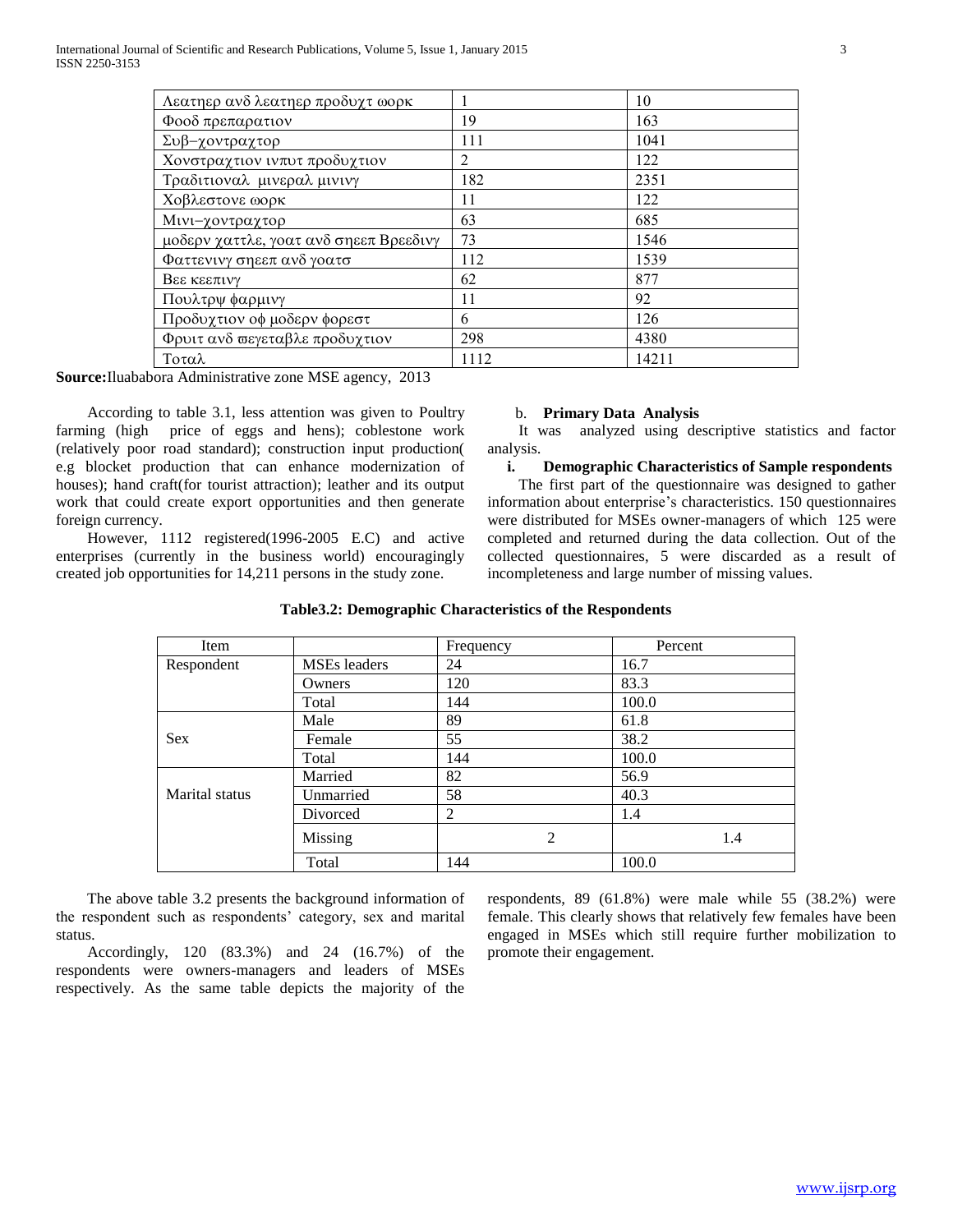

 With regard to marital status, 82 (56.9%), 58 40.3%) and 2 (1.4%) of the respondents were married, unmarried and divorced respectively.

 The above figure 4.1 presents educational levels of the respondents. In view of that, 97.2% of the respondents were diploma holders and below whereas only 2.8% held first degree. This could reveal the need for either further education or shortterm and long-term training so as to equip them with necessary skills.

| No.            | <b>Items</b>                       | <b>Alternatives</b>           | <b>Frequency</b> | $%$ age |
|----------------|------------------------------------|-------------------------------|------------------|---------|
|                |                                    | Personal saving               | 67               | 55.8    |
| $\mathbf{1}$   | Sources of finance                 | Family investment             | 22               | 18.4    |
|                |                                    | Credit and saving institution | 31               | 25.8    |
|                |                                    | Total                         | 120              | 100.0   |
|                |                                    | < 20,000                      | 63               | 52.5    |
|                |                                    | 20,000-500,000                | 50               | 41.7    |
| $\overline{2}$ | Capital amount currently possessed | > 500,000                     | $\overline{4}$   | 3.3     |
|                |                                    | Total                         | 117              | 97.5    |
|                |                                    | <b>Missing System</b>         | 3                | 2.5     |
|                |                                    | Total                         | 120              | 100.0   |
|                | Origin of enterprises              | newly established             | 106              | 88.3    |
| 3              |                                    | Inherited from family         | 12               | 10      |
|                |                                    | Purchased from others         | 2                | 1.7     |
|                |                                    | Total                         | 120              | 100     |
|                | Year the business established      | 1997-1999                     | 10               | 8.3     |
| 4              |                                    | 1999-2000                     | 27               | 22.5    |
|                |                                    | 2001-2003                     | 50               | 41.7    |
|                |                                    | 2003-2005                     | 33               | 27.5    |
|                |                                    | Total                         | 120              | 100     |

| Table: 3.3: Financial Sources, total current capital, origin of enterprise and age of enterprises |  |  |
|---------------------------------------------------------------------------------------------------|--|--|

 As table 3.3 depicts, respondents were asked issues related to sources of finance. With this regard, 67 (55.8%) and 22 (18.4%) of the respondents said personal saving and family investment is their sources to begin their enterprises respectively. Credit and saving institutions contributed only 31 (25.8%).This implies personal saving was found to be the main sources. The rationale was that MSE owners have faced difficulty of getting warranty to borrow money they need.

 On the same table, respondents were asked about amount of capital they have currently. Encouragingly, 63 (52.5%) and 50  $(41.7%)$  of them were reported that they have  $< 20,000$  (micro level enterprise) and 20,000-500,000(small level enterprise)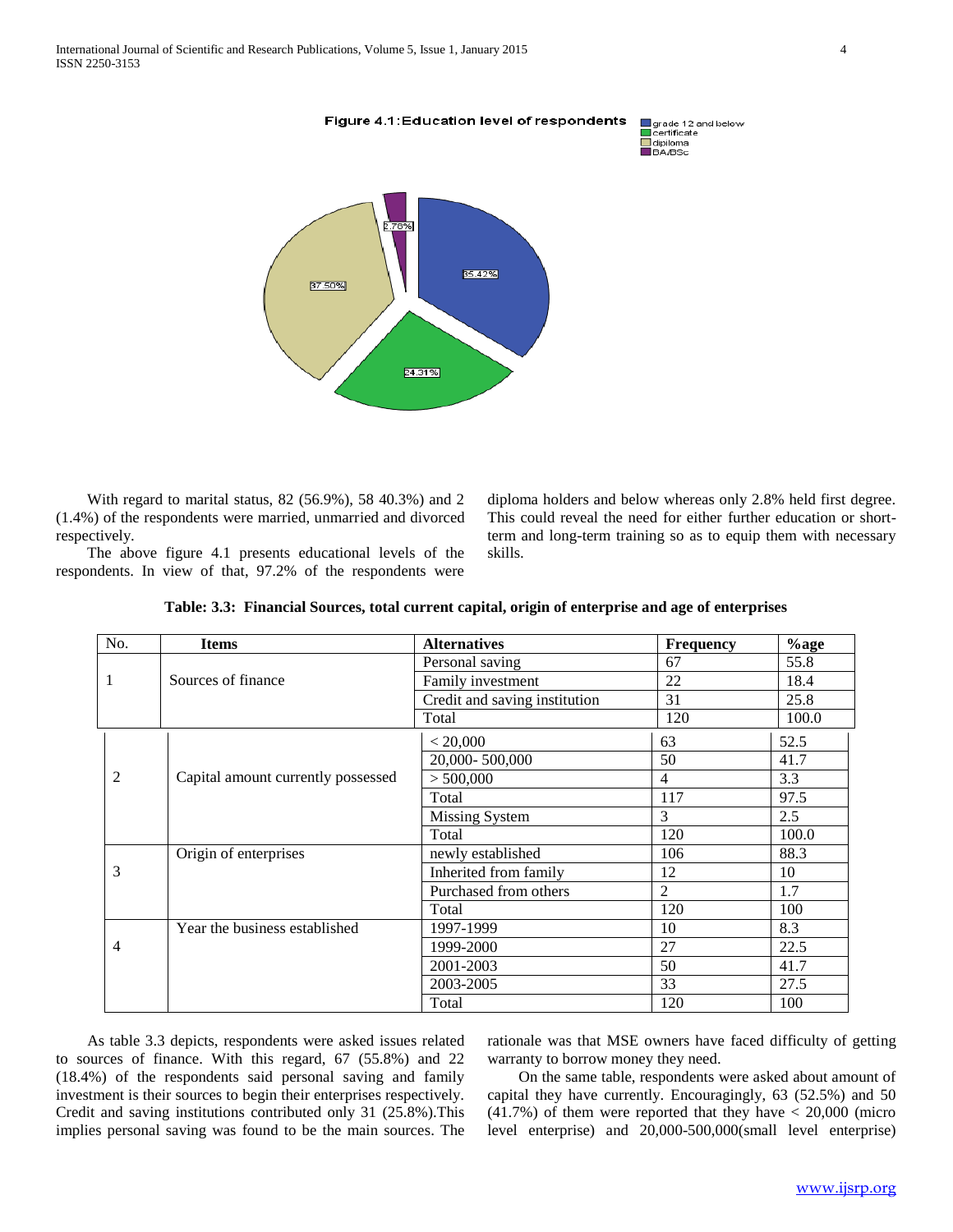Ethiopian Birr respectively while only 4 (3.3%) of the respondents owned > 500,000(medium and large level enterprise) ETB. This mean that still the owners of the enterprises need to exert their maximum effort to rise up their capital so as to meet the expected transition to industrialization. On the other hand, 106 (83.3%) and 12 (10%) of the respondents confirmed that the enterprises under their operation were newly established and inherited from their family respectively. Only the remaining 2 (1.7%) of the respondents said their enterprises were purchased from others. This implies that majority of the MSEs were newly established enterprises by entrepreneurs so as to create their own jobs following opportunities created by government policy.

 Again on table 3.3, 83 (69.2%) of the sample respondents reported that their enterprises were established/ begun functioning from the year 2001-2005 E.C, Whereas 37 (30.8%) enterprises were established from 1997-2000 E.C. From this any lay man can conclude that most of the MSEs were begun to operate from 2001-2005. This was partly because there is resistance to new reform.

 As a result, creating awareness, mobilizing the beneficiaries, searching for sources of finance and contextualizing the new strategy needs commitment and devotion. The interviews result conducted to validate data obtained through questionnaires confirmed that at the beginning there was lack of interest from entrepreneurs to enter into the enterprises because they saw it as it benefit the government rather than releasing them from poverty. In addition, there were no well-structured executive bodies from federal to district/ kebele level.



# **Figure 4.2: Enterprises by sector**

 The agency of MSE in the study area has been mainly working on five business sectors; namely service, trade, urban agriculture, construction and manufacturing. Among the five business sectors, majority of the entrepreneurs were working on service and trade sectors. Because, the sectors need little capital

to start and run unlike construction and manufacturing-on which government emphasis to meet the expected Millennium development goal even if it requires large amount of initial capital and human labor.

#### **Firm-Specific Factors**

| No.            | Items                                                    |                |     | %    |
|----------------|----------------------------------------------------------|----------------|-----|------|
|                |                                                          | yes            | 96  | 80   |
| $\overline{1}$ | Do you have plan for your business?                      | no             | 19  | 15.8 |
|                |                                                          | Missing System |     | 4.2  |
|                |                                                          | Total          | 120 | 100  |
| 2              | Have you taken any training on business plan and related | yes            | 94  | 78.3 |
|                | skills and knowledge?                                    | no             | 23  | 19.2 |
|                |                                                          | Missing System |     | 2.5  |
|                |                                                          | Total          | 120 | 100  |

| Table 3.4: Business plan, training, and accounting & bookkeeping in MSE sector |  |  |  |  |  |
|--------------------------------------------------------------------------------|--|--|--|--|--|
|--------------------------------------------------------------------------------|--|--|--|--|--|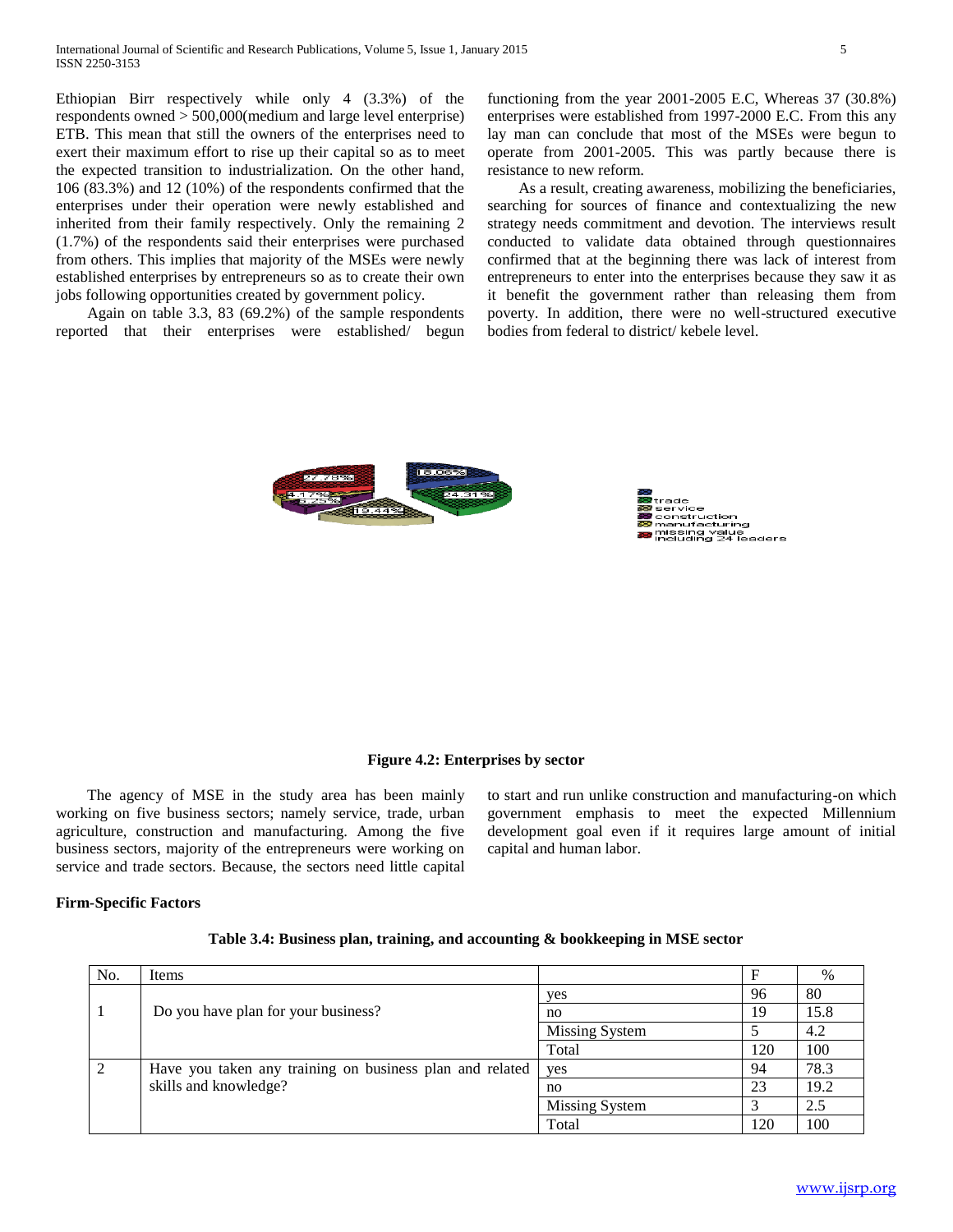| $\mathcal{E}$  | If you said no, do you need to take training?                | yes   | 23           | 100  |
|----------------|--------------------------------------------------------------|-------|--------------|------|
|                |                                                              | no    | $\mathbf{U}$ |      |
|                |                                                              | Total | 26           | 100  |
| $\overline{4}$ | Do you think poor accounting and bookkeeping practices       | yes   | 63           | 52.5 |
|                | exist in your enterprise?                                    | no    | 57           | 47.5 |
|                |                                                              | Total | 120          | 100  |
| -5             | If you said "yes" do you agree that it makes your enterprise | yes   | 62           | 98.4 |
|                | not to be successful?                                        | no    |              | 1.6  |
|                |                                                              | Total | 63           | 100  |

 Preparation of viable plan, training related to skills and awareness creation plus accounting and bookeeping practices play a significant role especially for success of new enterant in their business. Having the above ideas in mind, 96 (80%) of the enterprises had plan; while 19 (15.8%) of the owners had not. 94 (78.3%) of the respondents have taken training on business plan and business related skills while 23 (19.2%) of the owners have not. As interview result reveals, trainings were mostly focussed on mobilization rather than business skills and more of shortterm in which the trainees got no in-depth business skills and knowledge. In addition, the trainings were not supported by professionals who have necessary knowledge and skills. Some enterpreneurs refused to attend training and attach it with political issues. Moreover, 63 (52.5%) of the owner respondents confirmed that there is poor accounting and bookkeeping practices.

# ii. **Major Factors that Affect the Development of MSEs Factors Analysis**

 This section started with an identification of factors that affect the development of MSEs in Ilu Aba Bora zone in particular the selected towns. The identification of factors could

be done by using factor analysis (FA). FA is used to reveal the dimensions/measurement of a set of variables.

 Since the objective of this study, among others, was identification of the factors influencing development of MSE, FA was used to reduce and categorize the variables considered as factors. Factor Analysis with principal components extraction to focus the analysis on a manageable subset of the predictors is reasonable for this study.

 Kaiser-Meyer- Oklin (KMO), an instrument for measuring sampling adequacy, was used to measure the appropriateness of data for factor analysis (Kaiser, 1970 as cited in Yibeltal, 2010). It measures the factors homogeneity and a KMO measure of greater or equal to 0.6 is acceptable (see Yibeltal, 2010).

In this study, the KMO measure of the data used is obtained to be 0.6 which shows the suitability and significance of the data for factor analysis.

 Furthermore, the Bartlett test should be significant (i.e., a significance value of less than .05); this means that the variables are correlated highly enough to provide a reasonable basis for factor analysis. In this case see table 3.5 below. Bartlett test significant with 0.000 value which is below 0.05. so, it is suitable to undertake factor analysis.

| Table 3.5: KMO and Bartlett's Test |  |  |  |
|------------------------------------|--|--|--|
|                                    |  |  |  |

| Kaiser-Meyer-Olkin                   | Measure of Sampling Adequacy. |         |
|--------------------------------------|-------------------------------|---------|
|                                      | Approx. Chi-Square            | 788.424 |
| <b>Bartlett's Test of Sphericity</b> | df                            | 153     |
|                                      | Sig.                          | .000    |

 Using the SPSS software program, the rotated component matrix was obtained as on table 3.6. Eighteen (18) factors that were believed to have an effect on the development of MSEs have been identified. By the help of factor analysis, these factors reduced into six. All the eighteen factors are accepted because they have factor loadings of 0.50 and above which is feasible to be accepted (Hair et al., 1998, as cited in Oly and kok, 2005). Reduction is made by bringing together all the factors having the same nature (highly correlated).The factors in each column with bold color are highly correlated with the corresponding columns headings.

# **Table 3.6: Rotated Component Matrix<sup>a</sup>**

|                                                                    | Component |      |  |      |  |      |
|--------------------------------------------------------------------|-----------|------|--|------|--|------|
|                                                                    |           |      |  |      |  |      |
| Entrepreneur/ manager lacks experience in marketing                | .839      |      |  |      |  |      |
| Lack of support from banks and other micro finance institutions    | .809      |      |  |      |  |      |
| Lack of promotion for products of micro and small enterprises      | .766      |      |  |      |  | .316 |
| Lack of access to sufficient capital to start and run a business   | .687      |      |  | .413 |  |      |
| lack of linkages b/n enterprises and credit providing institutions | .561      |      |  | .488 |  |      |
| Lack of reliable power supply                                      |           | .830 |  |      |  |      |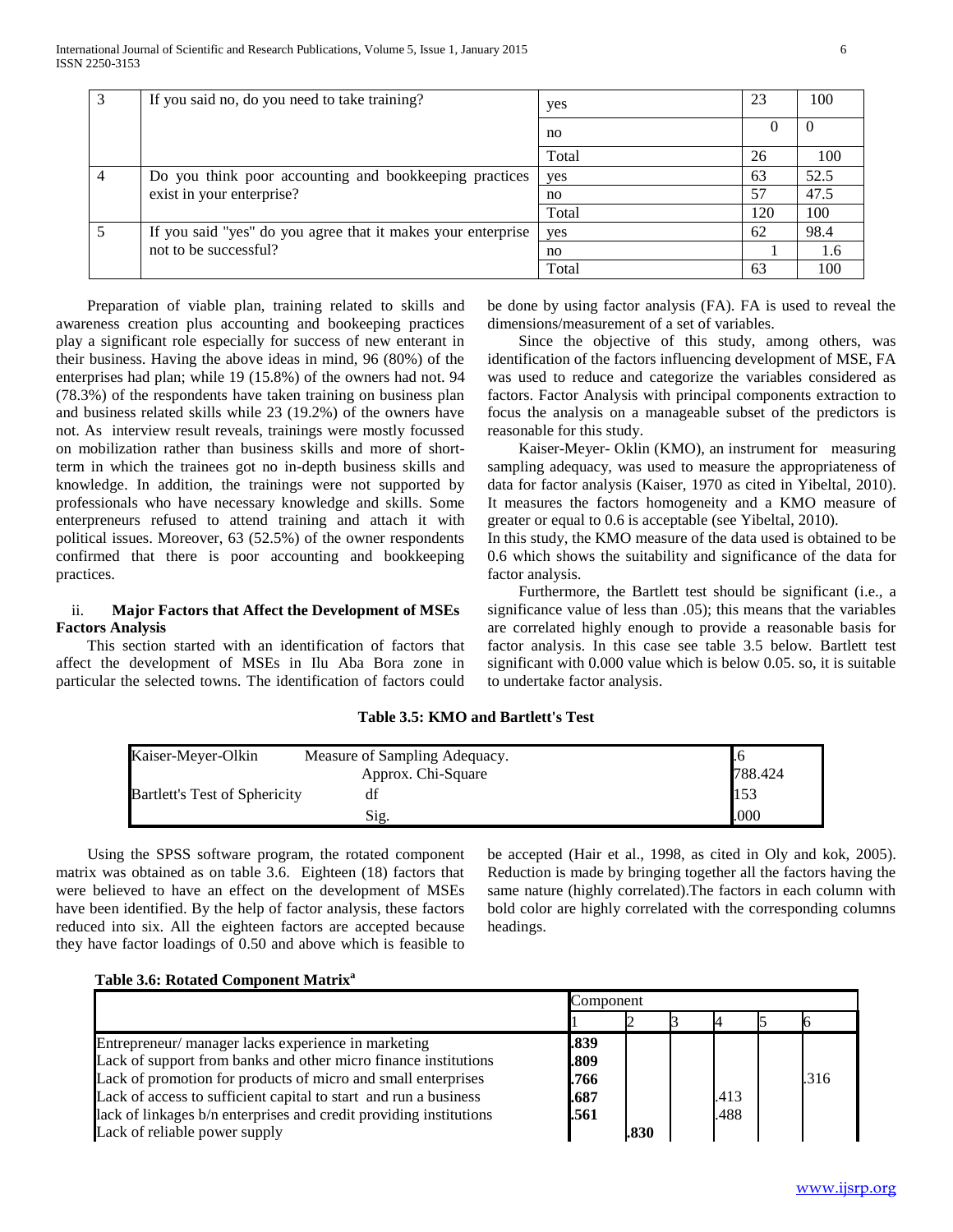International Journal of Scientific and Research Publications, Volume 5, Issue 1, January 2015 7 ISSN 2250-3153

| Lack of transportation facilities                                  |       | .675 |         |      |      | $-.447$ |
|--------------------------------------------------------------------|-------|------|---------|------|------|---------|
| Lack of access to information on business opportunities            |       | .595 | .439    |      | .304 |         |
| There is high interest rate that limit the finance to be obtained  |       | .582 | .533    |      |      |         |
| Lack of water supply services                                      | -.314 | .485 | .399    |      |      |         |
| There is poor demand for products                                  |       |      | .871    |      |      |         |
| There are lack of managerial and technical known how               |       |      | .832    |      |      |         |
| Lack of professional assistance for entrepreneurs in their working |       |      |         | .832 |      |         |
| environment                                                        |       |      |         |      |      |         |
| The location of the enterprise is bad                              |       | .410 |         | .691 |      |         |
| The tax rate to be paid for government is high                     |       |      |         |      | .778 |         |
| Lack of awareness about the existing credit providing institutions |       |      |         |      | .775 |         |
| The enterprise lack market linkage for its products                |       |      |         |      |      | .736    |
| There is lack of appropriate technologies and machineries          |       |      | $-.340$ |      |      | .631    |

Extraction Method: Principal Component Analysis.

Rotation Method: Varimax with Kaiser Normalization.

a. Rotation converged in 13 iterations.

Source: survey 2013

 In order to have this structure of factors influencing development of MSEs, FA analysis has repeated thirteen times.The rotation is to have the best factor structure or organization.

# **Labeling the Structured Factors**

 Now the factors are identified as shown on table 3.6 (the six columns). The next step is cataloging of these factors based on the variable coefficients and researcher's know-how of them. The higher the variable coefficient indicates that the variable and the corresponding factors are highly correlated.

 Based on this, the labeling is given for each factor that is influencing development of MSEs as follows:

# **Lack of experience, access to capital, networking and promotion**

 Under the first factor, lack of experience, lack of access to capital, lack of networking and promotion were identified.

#### **Lack of Experience**

 Experience, the product, which could minimize costs of production and marketing if properly used, affects development of MSEs directly or inversely. Virtually all entrepreneurs running MSEs and their leaders had irrelevant experience to what they are doing and leading respectively. For instance, biology graduates work as leader while public health officer graduates run business like cafeteria.

#### **Lack of Access to Capital**

 Existence of various MSE financing institution is unquestionable. However, MSE's sector entrepreneurs mainly used personal saving and family investment as a main source of finance to start and run their businesses. The rationale behind is lack of capacity to present collateral (e.g house, car) to get loan from financial institutions particularly banks, and borrowers lack willingness to return borrowed money thinking the government gave them for its political purpose and borrowed money remain unreturned in case government is forced to change.

 Thus, shortage of capital has been adversely affected development of MSEs via limiting expansion of existing enterprises specifically entrepreneurs in the manufacturing, construction and urban agriculture.

# **Lack of Promotion**

When new product is produced or an improvement is made on existing product, actual or potential consumers should aware it. Promoting MSE is the focus of federal and regional governments as strategic plan for reducing unemployment rate by making people engaged in different sectors of MSEs and generate their own income which has a positive impact on the country's gross domestic product (GDP). Furthermore; promoting this sector has inevitable contribution in reducing poverty in general Growth and Transformational Plan (GTP) in particular. However, the failure to undertake promotion by zonal MSE agency together with individual owners of enterprises had resulted in less development of the sector in the case study.

#### **Lack of Networking**

 In the study area, researchers found existence of no networking between different sectors (e.g,the urban land adminstration office, zonal MSE agency, the credit and financing institutions etc) which has a direct or indirect effects on expansion of MSEs. Further more, there were no networking even between or among enterprises and they lost a competitive advantages of integration.

#### **Lack of Infrastructure**

 Lack of water supply, reliable power supply, transportation facilities, high interest rate and lack of access to information on business opportunities were consisted in.

#### **Access to Information**

 Information is the 'life blood' for business enterprises. Organizations cannot survive without information. They need information on market, raw materials, government directions and others. However, some entrepreneurs complained they have no information specifically on market access. On the other hand, others complained that there was no clear bidding and if any, a very short-period (maximum of one day or less).

#### **Reliable Power Supply**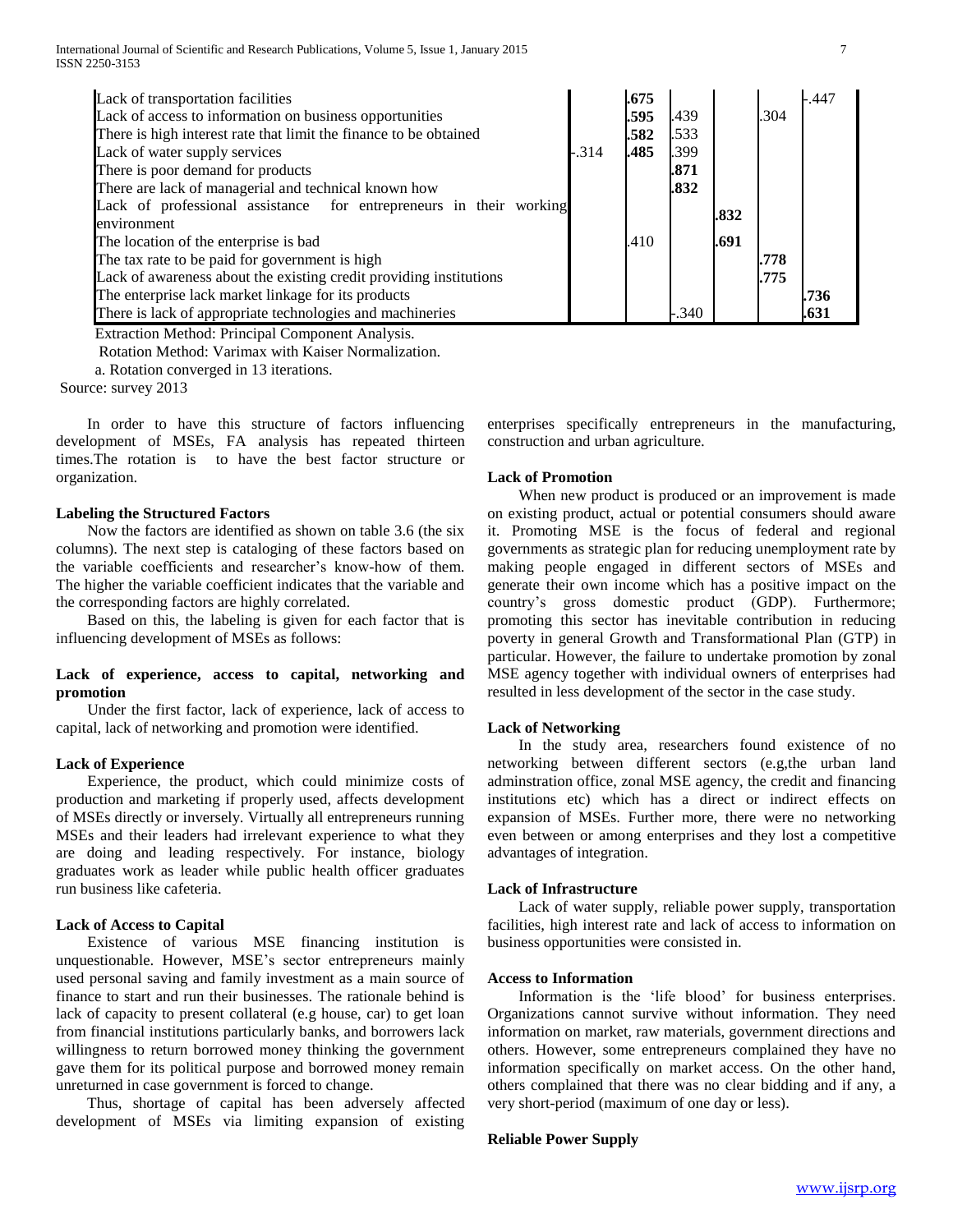Similar to larger enterprises, MSEs require reliable power supply to carry out their activities. Manufacturers (wood and metal workers) and hair dressing salons are among MSEs that have faced problems of reliable power supply. This problem affected negatively goods and services qualities.

#### **High Interest Rate**

 Most entrepreneurs take no loans from lending institutions due to high interest rate. They suggested high interest rate is due to limited number of MSE financing institutions (lack of competition). Consequently, most businesses remained stagnant.

#### **Lack of Transportation Facilities**

 MSE products are consumed by local markets. That means, sold where they produced. Very few enterprises (modern cattle, sheep and goat producers, milk and milk product sellers) sell to neighboring towns or zones. Though lack of infrastructure is not the only reason (there is financial incapacity, lack of market linkage etc) for selling to local market, transportation facilities have vital contribution for being not finding new markets at new places and importing cheaper raw materials from where it widely available.

 As a result, using expensive raw materials had increased costs of produced products which again increase the price for products and then decreased market demand and revenue of enterprises.

#### **Knowledge**

 Enterprises under study were asked regarding the managerial and technical know-how they do have on their business. The entrepreneurs mentioned that they don't know how and where to search market, how to keep record of their expenses and revenues, how to control their activity even if few enterprises had business plan. They forwarded as they need to take training on business skills (such as marketing, management, and financial record keeping etc). Thus, lack of managerial and technical knowledge and other business skills have limited the growth of MSEs and then their developments.

# **Lack of Professional assistance**

 MSEs agency and MSEs center leaders have mentioned that they are working with technical and vocational eduaction training(TVET) colleges to solve skill gaps of entrepreneurs operating in MSEs. Nonetheless, the trainers from stated college provided not the exactly required solutions for entrepreneurs and even the given training was very short in which the trainees have got no in-depth know-how and skills.

# **Awareness of Credit providing institution and taxation**

 Very few entrepreneurs have little awareness about the existing micro financing institutions and how to deal with them to get fund for expansion of their businesses. Furthermore, the other potential constraining legal force for MSEs is taxation- the variability of taxes and their unpredictability.

#### **Market linkage**

 Market linkage can be made by making contacts with different sectors (organizations). In addition, enterprises could form market linkage at trade exhibition and bazaar by presenting their goods and services and then exchanging their adresses with potential and actual customers there. Enterprises can have forward linkage with customers or orher resellers and backward linkage with their raw material suppliers to get needed quality and quantity of the materials which in turn help to produce quality goods or services that could satisfy customer's needs and wants. If customers are satisfied, they buy repetitively the enterprise's product and promote it. This also result in an increase of enterprise's product sales and its growth.

 Buyers need better products time after time. To produce quality product/better product, enterprises (especially,wood woork and metal work) need modern machinneries and equipments that is very crucial for producing quality output that is prefered by buyers. On the contrary, most MSEs under study lacked market linkage, lacked modern machinery and equipments and have shown limited growth and expansion.

 The above six factors are (table 3.6) chosen based on Eigen value greater than one rule of thumb. For this particular study, the Eigen value (amount of variance in the original variables accounted for by each component) greater than one rule is used in order to determine the number of factors.

 According to this rule, those factors having greater than 1 are significant while the remaining (less than one) are insignificant because of the low correlation they have (Kaiser 1970, as cited in Yibeltal, 2010).

| nent           | Compo Initial Eigen values |                  |                         | of<br><b>Sums</b><br>Extraction<br>Loadings |                  |                          | Squared Rotation<br>Loadings | Sums             | Squared<br>of        |
|----------------|----------------------------|------------------|-------------------------|---------------------------------------------|------------------|--------------------------|------------------------------|------------------|----------------------|
|                | Total                      | $\%$<br>Variance | ofCumulative Total<br>% |                                             | $\%$<br>Variance | ofCumulati Total<br>ve % |                              | $\%$<br>Variance | ofCumulative<br>$\%$ |
|                | 3.522                      | 19.568           | 19.568                  | 3.522                                       | 19.568           | 19.568                   | 3.055                        | 16.974           | 16.974               |
| $\overline{c}$ | 3.253                      | 18.072           | 37.640                  | 3.253                                       | 18.072           | 37.640                   | 2.385                        | 13.250           | 30.224               |
| 3              | 1.760                      | 9.776            | 47.416                  | 1.760                                       | 9.776            | 47.416                   | 2.346                        | 13.034           | 43.259               |
| 4              | 1.544                      | 8.575            | 55.992                  | 1.544                                       | 8.575            | 55.992                   | 1.786                        | 9.922            | 53.180               |
| 5              | 1.311                      | 7.283            | 63.275                  | 1.311                                       | 7.283            | 63.275                   | 1.572                        | 8.734            | 61.915               |
| 6              | 1.169                      | 6.497            | 69.772                  | 1.169                                       | 6.497            | 69.772                   | 1.414                        | 7.857            | 69.772               |
| 7              | .971                       | 5.394            | 75.166                  |                                             |                  |                          |                              |                  |                      |
| 8              | .813                       | 4.516            | 79.682                  |                                             |                  |                          |                              |                  |                      |
| 9              | .710                       | 3.942            | 83.623                  |                                             |                  |                          |                              |                  |                      |
| 10             | .494                       | 2.744            | 86.367                  |                                             |                  |                          |                              |                  |                      |

# **Table 3.7: Total Variance Explained**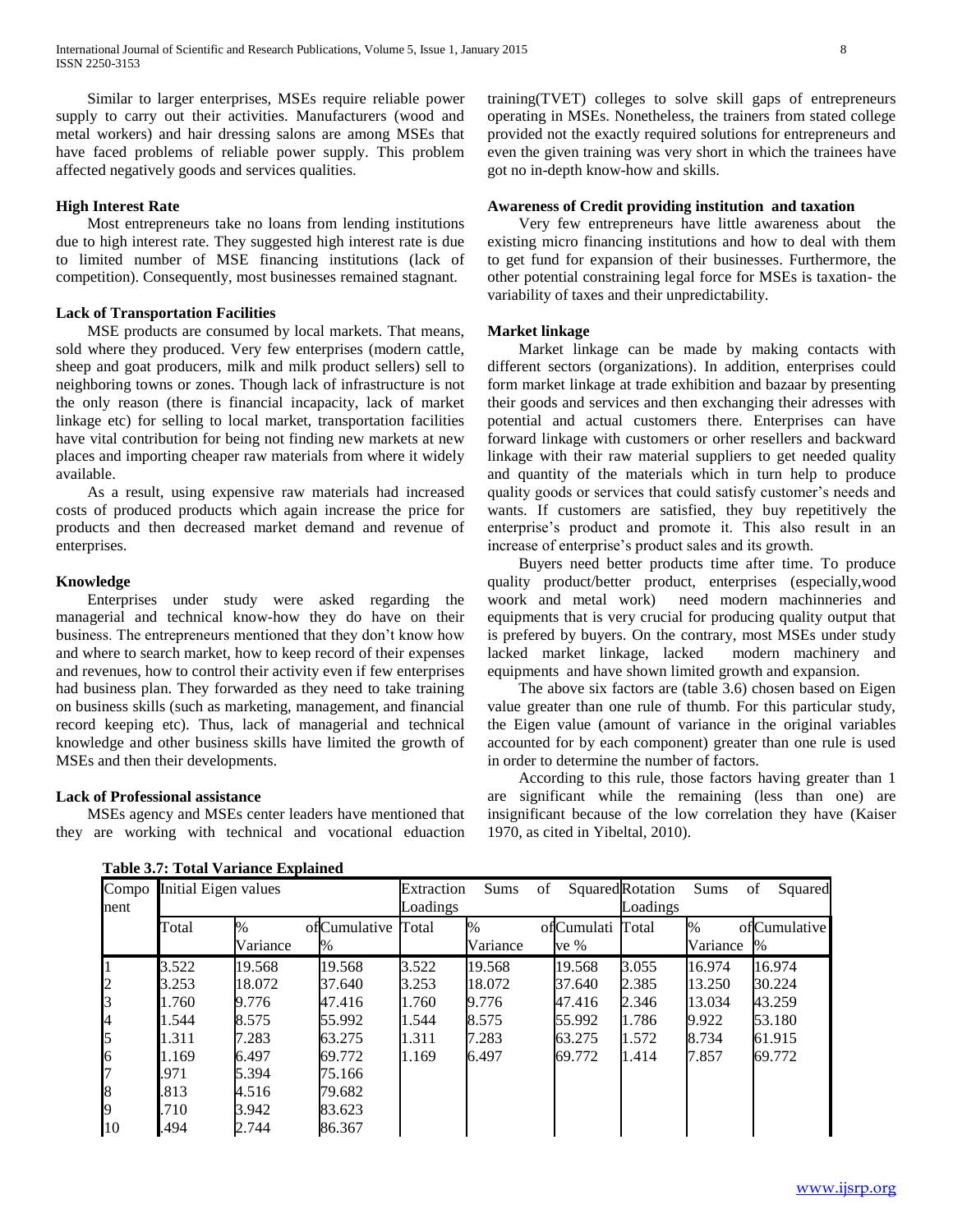| $\vert$ 11 | .480 | 2.665 | 89.032  |  |  |  |
|------------|------|-------|---------|--|--|--|
| 12         | .423 | 2.351 | 91.383  |  |  |  |
| 13         | .360 | 2.001 | 93.385  |  |  |  |
| 14         | .335 | 1.858 | 95.243  |  |  |  |
| $\vert$ 15 | .282 | 1.566 | 96.809  |  |  |  |
| 16         | .238 | 1.322 | 98.131  |  |  |  |
| 17         | .196 | 1.091 | 99.222  |  |  |  |
| 18         | .140 | .778  | 100.000 |  |  |  |

Extraction Method: Principal Component Analysis. Source: survey 2013

 Table 3.7 reveals a percentage of total variance of the original variable as explained by each factor.

 The first factor, Lack of experience, access to capital, networking and promotion summarizes 19.568 percent of the variance; the second factor lack of infrastructure, summarizes 18.072 percent; the third factor, lack of knowledge, summarizes 9.776 percent; the fourth factor, lack of professional assistance, summarizes 8.575 percent; the fifth factor, lack of awereness of credit providing institiution and government tax, summarizes 7.283 and finally the last factor, market linkage, summarizes 6.497 percent.

 Together, the six factors summarize 69.772 percent of the total variance. This explanation of variance is equivalent to the  $R^2$  in multiple regressions (Zikmand, 1997). Therefore, the remaining (30.228 %) variation in development is caused by factors that were not included in this factor analysis such as negative attitudes towards MSE. In other words, with the possible error of 30.228%, the MSE's development is affected by the identified factors.

#### **Other Factors Blocking Growth of MSEs**

#### **Family and Society**

 Family is one who supposed to take priority in encouraging their youth to be economically independent, especially by creating their own jobs.

 Some families, even if they have a better place to undertake business activities, push their youth to wait the support of government and get some jobs.

 This kind of society's decision enlarges number of unemployment by hindering development of MSE. In addition, the societies discourage the existing enterprises by undermining the quality level of entrepreneur's products and refusing buying of it. These show lack of awareness about the real benefits of MSE.

#### **Leaders**

 There are leaders of MSE agency who have been given training concerning MSE activities. But, those leaders neither stay for longer periods of time on the same position nor have indepth knowledge and good attitude towards MSE. In addition, leaders were in some cases not part of the solution because the decision needs working with other sectors (e.g, the urban land administration office); and conflicting of interest between different sectors (e.g, best located land for investors versus for MSEs).

 There are also conflicts between government policies which make difficulty on leader in solving the sector problem. For example, wood workers require lumber but it is prohibited by natural forest protection agency to exploit forests for lumbering and there was also lack of follow up on supports given to entrepreneurs. Some MSE center leaders explained that this sector is the place where demotivated people work in.

#### **The youth**

 The unemployed people/youth have shown some resistance toward the direction given for them on MSE. For example when called for training to support them, they ask payment and if there is no payment they show no willingness to take training.

 Moreover, those who take the training would not practice and apply what they have trained. Frankly speaking, virtually all youth have no positive attitude toward working in MSE. This on the other hand requires bringing further attitudinal changes on youth entrepreneurs.

#### **Cultural**

 Some Ethiopian entrpreneurs perceive doing in collaboration with others as dependency and don't believe in the benefits of networking and collaboration. In addition, as the interview result depicts, most consumers of MSE's product percieve the products as poor quality and then dessiminate a bad word of mouth about products. Therefore, how people percieved MSEs and their products have impacted MSE's development.

# **iii. Owner & leader reactions on MSE development Influencing factors**

 Both leaders (82.6%) and (80.8%) of owners were agreed that there is lack of access to sufficient capital to start and run the business.

 The 0.059 chi-square value and the 0.971 corrected value which greater 0.05 level of confidence show that there is no statistically significant difference between the two groups of respondents. 91.8% of leader was agreed that there is lack of reliable power supply while 55.1% of the owners were disagreed with the idea because some sectors like agriculture and some trading activities need little or no power supply to carry out their works.

 Both leaders and owners have disagreed on existence of poor water supply. The difference is due to the fact that some sectors such as manufacturing, trade and non-irrigation based agriculture do not consume much water for their operations.

# **1. Conclusion, Recommendation and Further research area**

#### **Conclusion**

 Many youth have shown adverse attitude towards working under umbrella of MSEs agency. Zonal MSE agency failed to serve as broker between MSEs entrepreneurs and other supporting institutions (e.g, urban land adminstration and micro financing institutions). In addition, products of MSE neither promoted nor get market access information timely.Absence of state-of-art machinery and equipments resulted in poor product